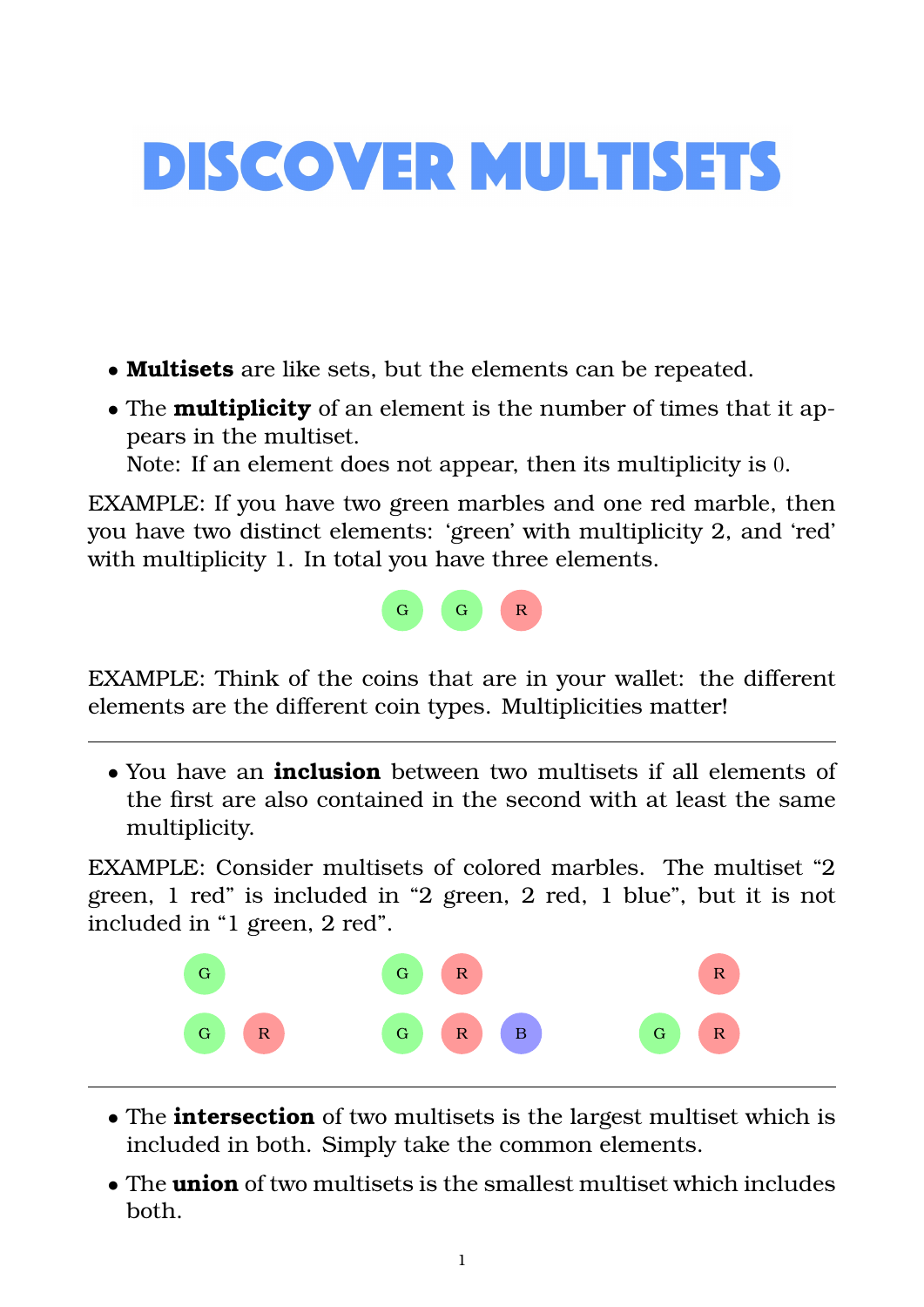• The **sum** of two multisets is the multiset obtained by taking all their elements together.

You can define intersection, union, and sum of several multisets as a straight-forward generalization (and you can also define them for just one multiset, the result being the multiset itself).

EXAMPLE: Consider multisets of colored marbles. The multiset "2 green, 1 red" and the multiset "1 green, 1 blue" have as intersection "1 green", as union "2 green, 1 red, 1 blue", and as sum "3 green, 1 red, 1 blue".



EXERCISE 1: To make some fruity milkshake you can use either 1 kiwi and 1 banana, or 2 kiwis and 3 strawberries. What do you need to buy if you plan to make one of the two milkshakes, but you are still undecided about which one? Which operation of multisets are you doing?

EXERCISE 2: What are the multiplicities for the intersection, the union, and the sum, in terms of those of the original multisets?

- Two or several multisets are **disjoint** if their intersection is empty, which means that they have no common elements.
- Disjoint multisets are **pairwise disjoint** if any two of them are disjoint, so if any two of them have no common elements.

Note: For two disjoint multisets, or for several pairwise disjoint multisets, the union equals the sum.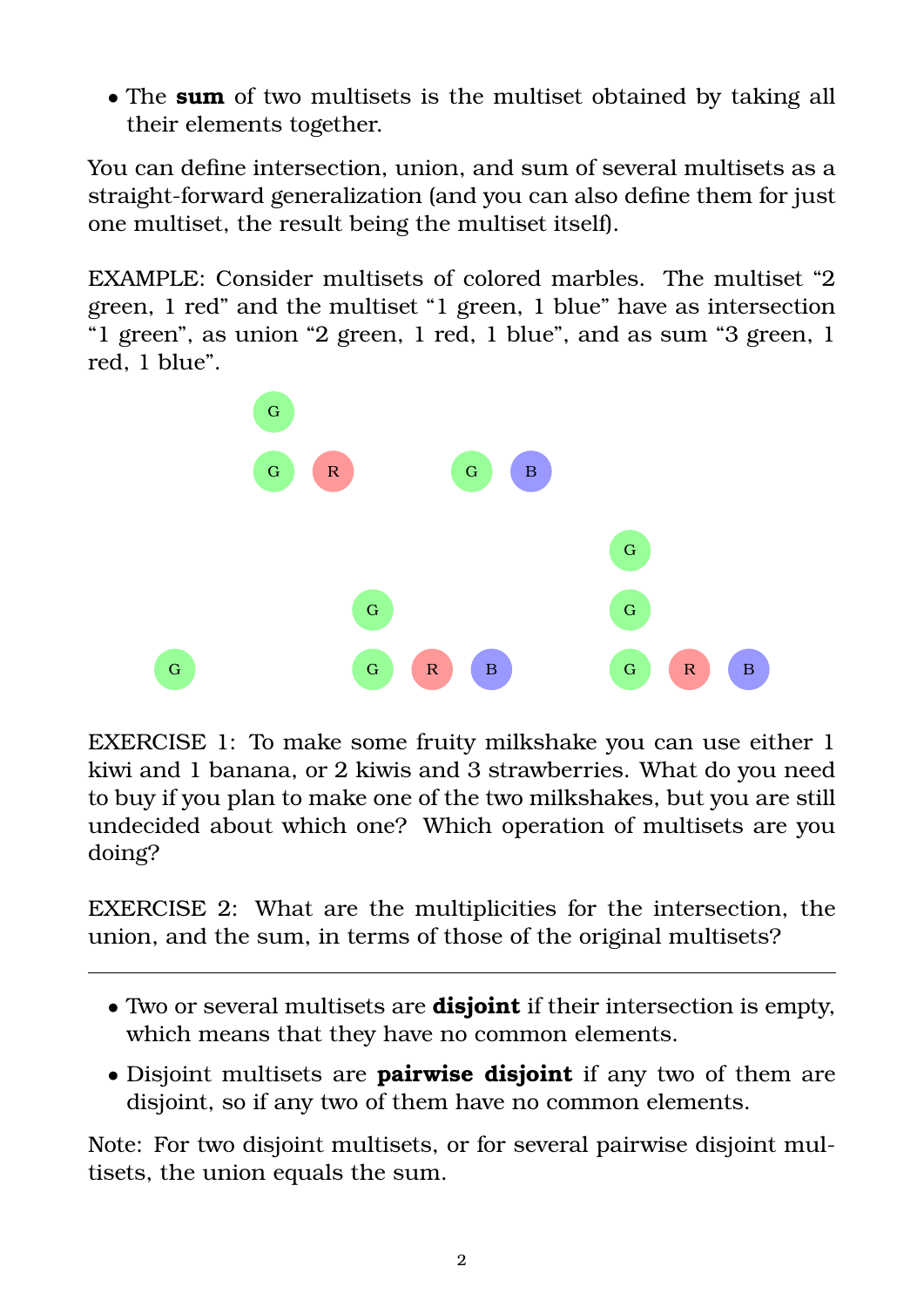EXAMPLE: Consider multisets of colored marbles. The multiset "2 green, 1 red", the multiset "1 green, 2 blue", and the multiset "2 yellow" are disjoint, but they are not pairwise disjoint because the first two have one element in common.



EXERCISE 3: Can you describe the multiplicities of the elements for disjoint multisets and for pairwise disjoint multisets?

EXERCISE 4: If you have three disjoint multisets, does their union equal their sum?

• If a multiset is included in another one, you may consider their **difference**. You simply remove all elements of the former from the latter.

EXAMPLE: Consider multisets of colored marbles. The multiset "3 green, 2 red, 1 blue" minus the multiset "2 green, 1 blue" gives the multiset "1 green, 2 red".



EXERCISE 5: You can also take the difference of any two multisets. How can you do that? A guiding example: If you have some piece of fruits on your shopping list, then consider what happens to the greengrocer's supplies after your purchase.